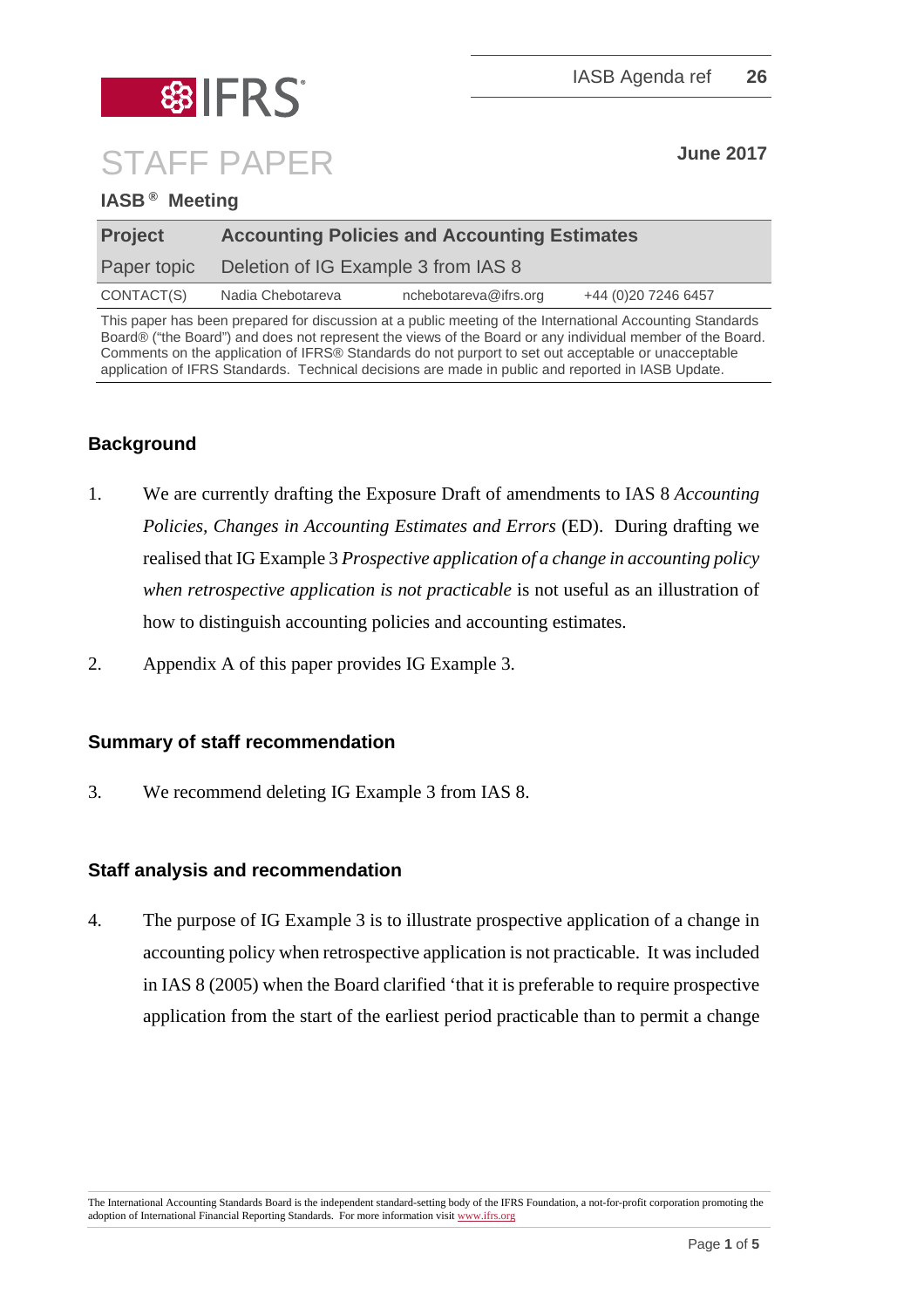in accounting policy only when the entity can determine the cumulative effect of the change for all prior periods at the beginning of the current period.'1

5. IG Example 3 deals with two simultaneous changes for property, plant and equipment:

- (a) adoption of the revaluation model; and
- (b) applying a component approach more fully for depreciation purposes.
- 6. The second change relates to a number of things:
	- (a) how to identify components; and
	- (b) ultimately, how to determine the useful lives of components.

IG Example 3 states that applying a component approach more fully for depreciation purposes is a change in accounting policy. We believe that this statement raises several questions, such as the following:

- (a) was the failure to apply the component approach 'more fully' in prior years an accounting error?
- (b) did the entity conclude appropriately in prior years that the effect of not applying the components approach 'more fully' was not material?
- (c) did the entity conclude appropriately in prior years that 'more full' application of the components approach would not identify any components with useful lives that differ (to an extent that could have a material effect) from the useful lives of the entire asset?
- 7. Because IG Example does not address these questions, it risks causing confusion about the distinction between accounting policies and accounting estimates, and possibly about how to identify accounting errors and about materiality. Moreover, we believe that editing the example to address these questions, and perhaps others, would require a substantial rewrite. For the following reasons, we consider that such a rewrite would produce little or no benefit to readers of IAS 8:

 $\overline{a}$ 

<sup>1</sup> Paragraph BC28 of IAS 8.

Accounting Policies and Accounting Estimates **│**Deleting IG Example 3 from IAS 8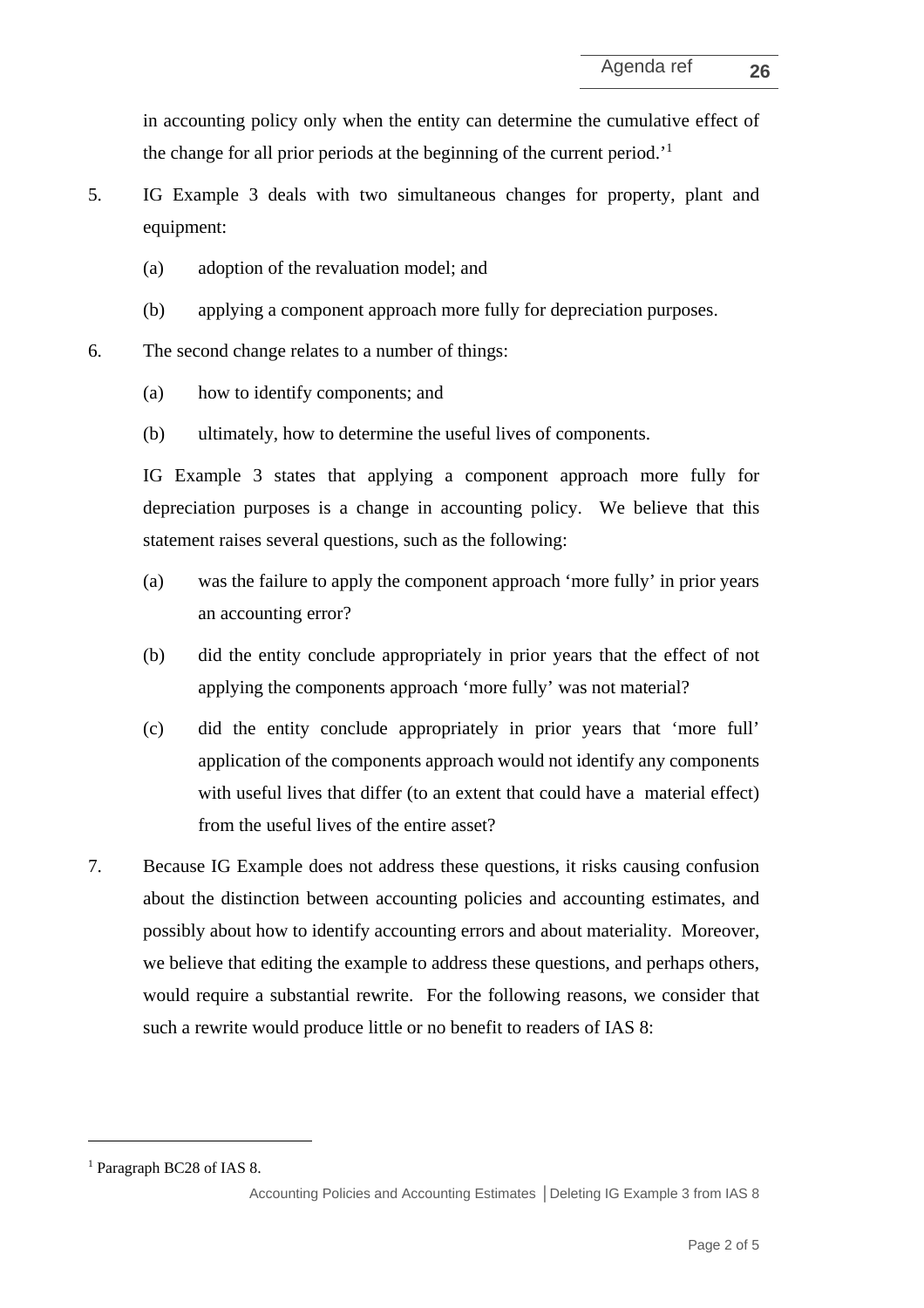- (a) the example is too specific to a particular fact pattern to be useful as an example of how to make a distinction between an accounting policy and an accounting estimate; and
- (b) when retrospective application of a change in accounting policy is not practicable, the mechanics of the required approach are clear from IAS 8 (paragraphs 23-27).
- 8. Therefore, we recommend that the ED should propose deleting IG Example 3.
- 9. Please note that IG Example 2 *Change in accounting policy with retrospective application* previously dealt with the accounting policy for capitalisation of borrowing costs. The example was deleted from IAS 8 in 2007 by an amendment to IAS 23 *Borrowing Costs* that deleted a previous option to select an accounting policy of not capitalising borrowing costs. In other words, the Board at the time decided not to replace IG Example 2 with a new fact pattern to demonstrate the mechanics of retrospective application.

#### **Question**

| <b>Question 1</b>                                                                   |
|-------------------------------------------------------------------------------------|
| The staff recommend that the ED should propose deleting IG Example 3 from<br>IAS 8. |
| Do you agree?                                                                       |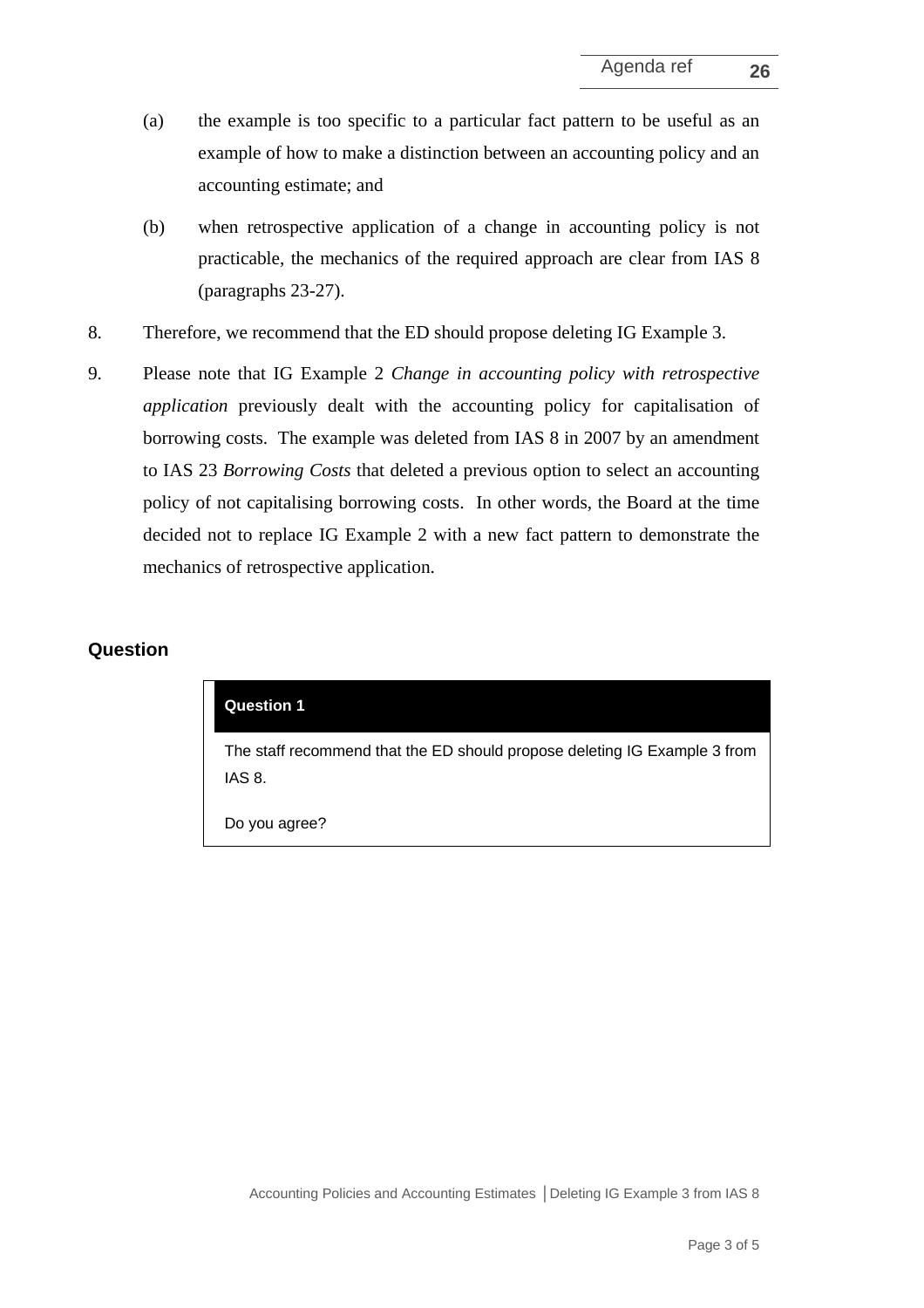## **Guidance on implementing IAS 8** *Accounting Policies, Changes in Accounting Estimates and Errors*

#### **Example 3 – Prospective application of a change in accounting policy when retrospective application is not practicable**

- 3.1 During 20X2, Delta Co changed its accounting policy for depreciating property, plant and equipment, so as to apply much more fully a components approach, whilst at the same time adopting the revaluation model.
- 3.2 In years before 20X2, Delta's asset records were not sufficiently detailed to apply a components approach fully. At the end of 20X1, management commissioned an engineering survey, which provided information on the components held and their fair values, useful lives, estimated residual values and depreciable amounts at the beginning of 20X2. However, the survey did not provide a sufficient basis for reliably estimating the cost of those components that had not previously been accounted for separately, and the existing records before the survey did not permit this information to be reconstructed.
- 3.3 Delta's management considered how to account for each of the two aspects of the accounting change. They determined that it was not practicable to account for the change to a fuller components approach retrospectively, or to account for that change prospectively from any earlier date than the start of 20X2. Also, the change from a cost model to a revaluation model is required to be accounted for prospectively. Therefore, management concluded that it should apply Delta's new policy prospectively from the start of 20X2.
- 3.4 Additional information:

Delta's tax rate is 30 per cent.

|                                                       | CU       |
|-------------------------------------------------------|----------|
| Property, plant and equipment at the end of 20X1:     |          |
| Cost                                                  | 25,000   |
| Depreciation                                          | (14,000) |
| Net book value                                        | 11,000   |
| Prospective depreciation expense for 20X2 (old basis) | 1,500    |
| Some results of the engineering survey:               |          |
| Valuation                                             | 17,000   |
| Estimated residual value                              | 3,000    |
| Average remaining asset life (years)                  |          |

Accounting Policies and Accounting Estimates **│**Deleting IG Example 3 from IAS 8